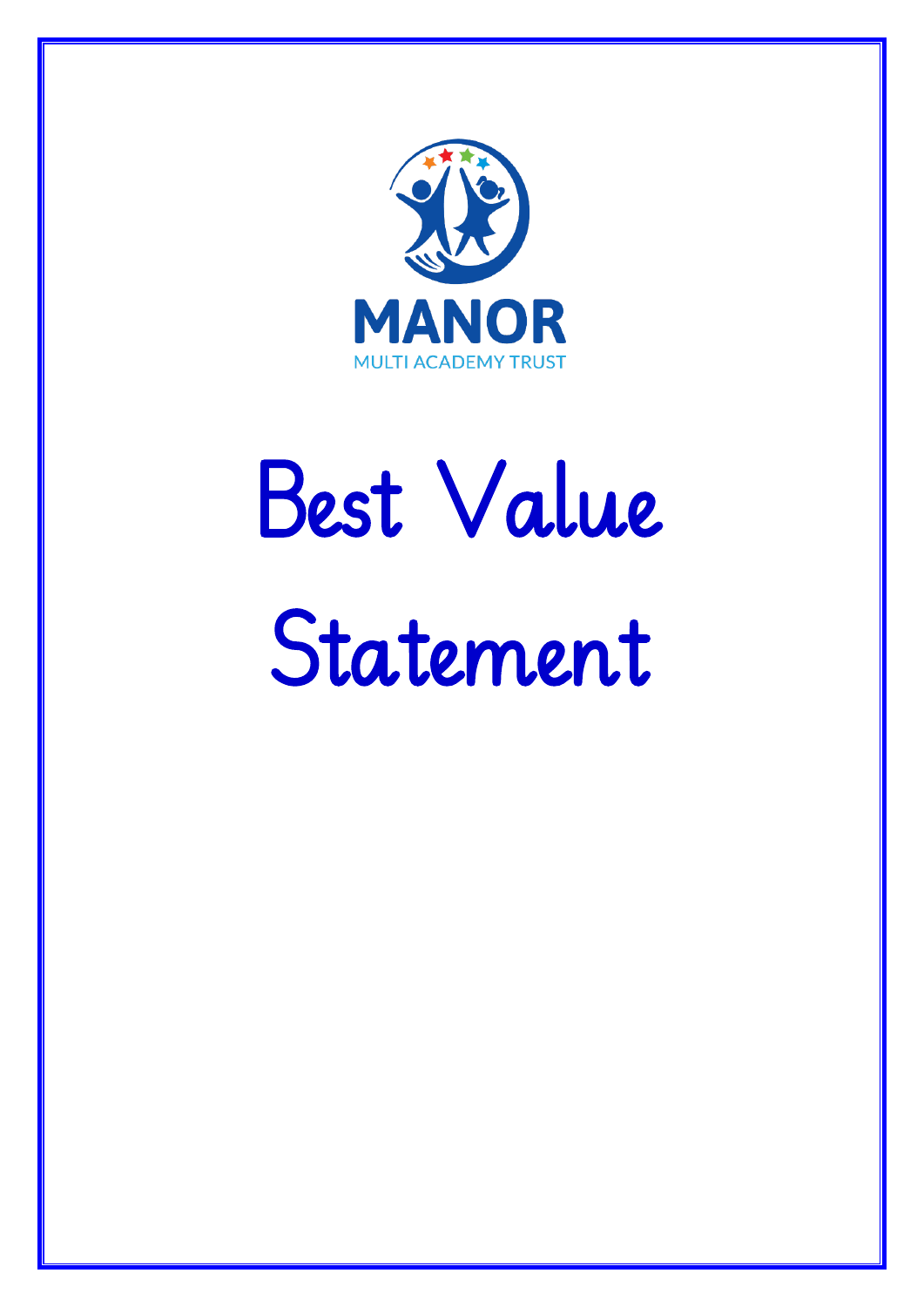# Best Value **Introduction**

The Trustees are accountable for the way in which the Trust and its Academy resources are allocated:

- to meet the vision, aims and values of the Trust
- to meet the objectives set out in the Trust and individual Academy development plans.
- to secure the best possible outcome for our children
- to lead to continuous improvement

### **What Is Best Value?**

Best value is the process of looking at most advantageous combination of cost, quality and sustainability to meet the specified requirements. Sustainability means economic, social and environmental benefits. In essence the trade-off between price and performance that will provide the greatest value.

To do this the Trust will apply the following four principles:

- 1. **Challenge** What can we do to achieve more, what processes should we review?
- 2. **Compare**  How does the Academy's pupil performance and financial performance compare, what does this mean for us?
- 3. **Consult**  How does the Academy seek the views of stakeholders about the services the Academy provides?
- 4. **Compete**  How does the Academy secure efficient and effective services?

# **Our Approach**

As a Trust we will apply the principles of best value when making decisions about:

- the allocations of resources to best promote the vision, aims and values of the Academy.
- the targeting of resources to best improve standards and the quality of provision.
- the use of resources to best support outstanding educational outcomes and ensure continual improvement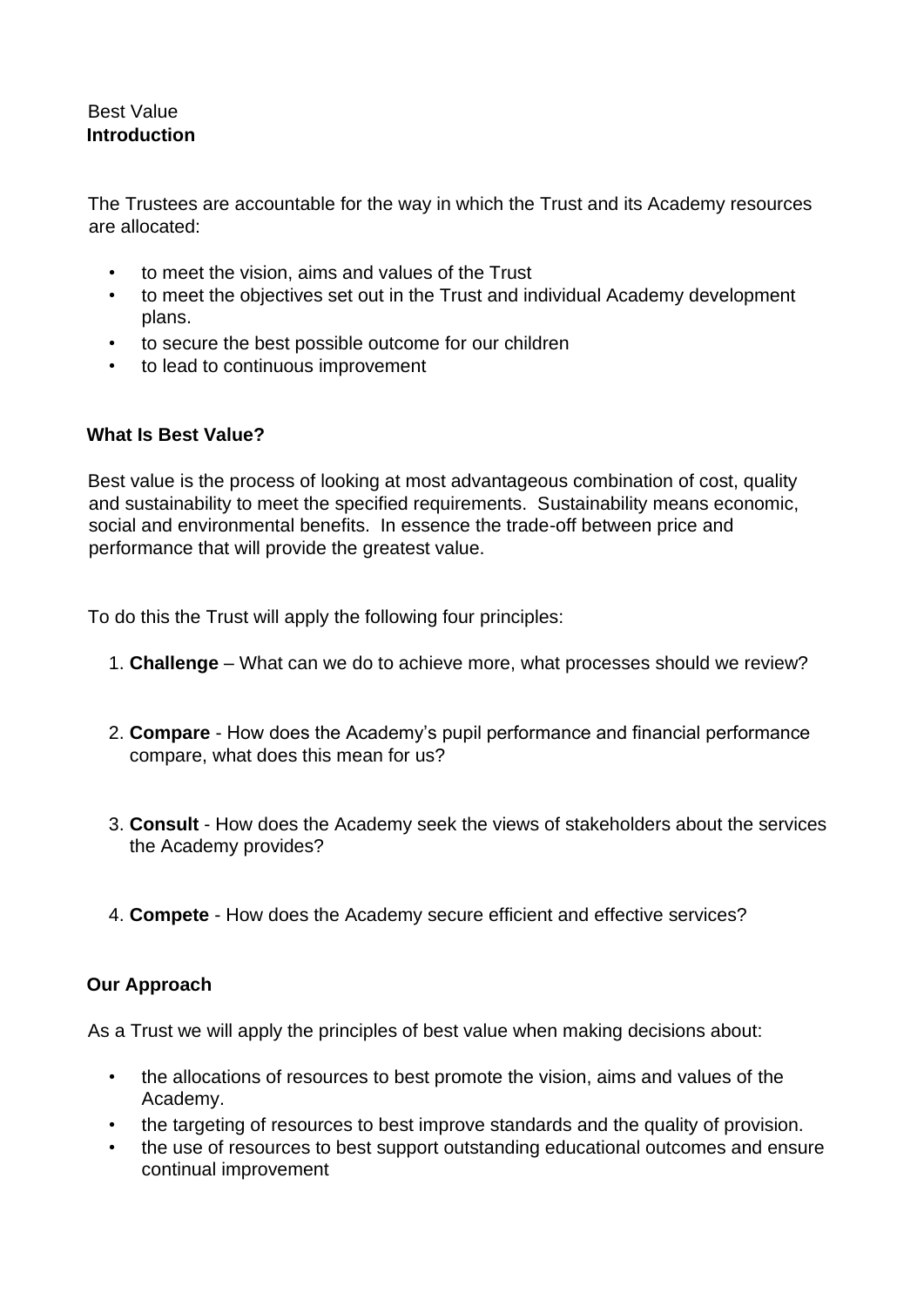We will:

- make comparisons with other/similar Academies using data provided by the Government,
- challenge proposals, examining them for effectiveness, efficiency, and cost,
- require suppliers to compete on grounds of cost, quality and suitability of Services/products
- consult individuals and organisations on quality and suitability of service provided to parents and Children, and services we receive from providers

This will apply to all areas of the Trust work but in particular to:

- staffing
- use of accommodation
- use of resources
- Purchasing arrangements
- quality of teaching and learning
- Children' welfare
- The environment

The pursuit of minor improvements or savings is not cost effective if the administration involves substantial time or costs. Time wasted on minor improvements or savings can also distract management from more important or valuable areas. Therefore, we will not waste time and resources on investigating minor areas where few improvements can be achieved. We will not waste time and resources by seeking tenders for minor supplies and services

### **Staffing**

Trustees and Senior Leaders will deploy staff to provide best value in terms of quality of teaching, quality of learning, adult-pupil ratio, and curriculum management. The Trust board will set for each of its academies an agreed staffing establishment.

### **Accommodation**

Trustees and Senior Leaders will consider the allocation and use of teaching areas, support areas and communal areas, to provide the best environment for teaching & learning, for support services, and for communal access to central resources, e.g. the library.

### **Use of Resources**

Trustees and Senior Leaders will deploy equipment, materials and services to provide children and staff with resources which support quality of teaching and quality of learning.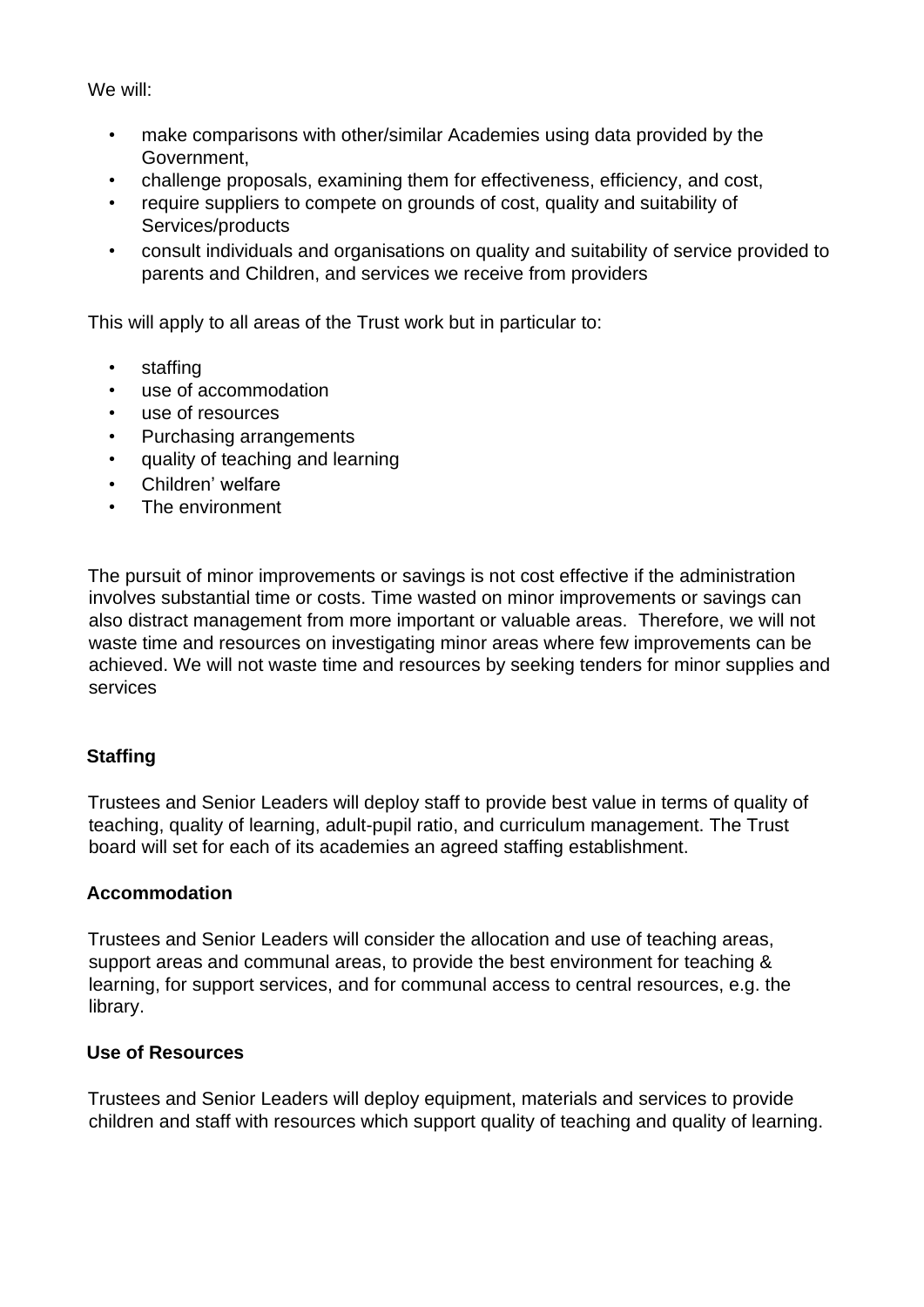# **Purchasing Arrangements**

Trustees, and Senior Leaders will develop procedures for assessing need, and obtaining goods and services which provide "best value" in terms of suitability, efficiency, time, and cost.

### **Measures already in place include**:

- adopting the processes outlined in the Academies Trust Handbook
- adopting the Financial controls and principles of the Academies Trust Handbook
- implementing the financial regulations and guidance of the Trust
- agreeing to the limits for competitive tendering procedures (e.g. for goods and services above **£5,000**)
- reviewing these limits on an annual basis.
- Adopting central procurement wherever possible
- Minimising office time by the purchase of goods or services under **£5,000** direct from known, reliable suppliers (e.g. stationery, small equipment) as per the process of checking on an annual basis these suppliers are still the most reliable and cost effective.
- adhering to the tendering limits set by the Finance and general purposes Committee.

# **Teaching and Learning**

Trustees and Senior Leaders will review the quality of curriculum provision and quality of teaching, to provide parents and Children with:

- a curriculum which meets the requirements of the National Curriculum, and the needs of the student
- teaching which builds on previous learning and has high expectations of children's achievement.
- reviewing the quality of children's learning, by cohort, class and group, to provide teaching which enables children to achieve nationally expected progress.
- performance data to monitor children' performance against national benchmarks.

### **Children' Welfare**

Trustees and Senior Leaders will review the quality of the Academy environment and the Academy ethos, in order to provide a supportive environment conducive to learning and recreation. The results of which will be reflected in the Trust development plan and Individuals School's development plans.

# **Environment**

Trustees, Senior Leaders will review the quality of the Academy environment and equipment, carrying out risk assessments where appropriate, in order to provide a safe, vibrant working environment for children, staff and visitors.